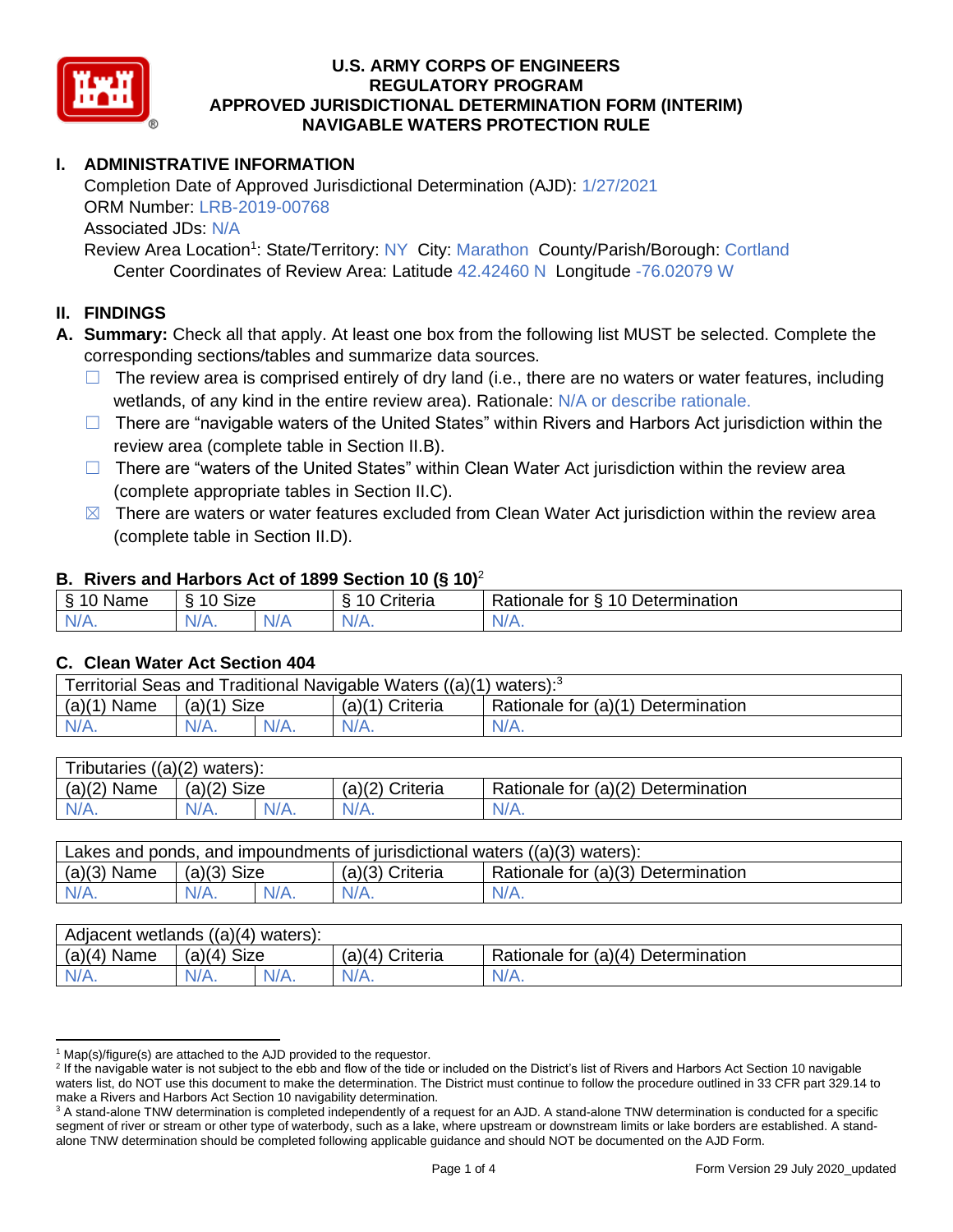

## **D. Excluded Waters or Features**

| Excluded waters $((b)(1) - (b)(12))$ : <sup>4</sup> |                       |        |                        |                                                                                                     |  |  |
|-----------------------------------------------------|-----------------------|--------|------------------------|-----------------------------------------------------------------------------------------------------|--|--|
| <b>Exclusion Name</b>                               | <b>Exclusion Size</b> |        | Exclusion <sup>5</sup> | Rationale for Exclusion Determination                                                               |  |  |
| <b>Ephemeral</b>                                    | 370                   | linear | (b)(3) Ephemeral       | N/A. The ephemeral stream contains pooling or                                                       |  |  |
| Stream 1                                            |                       | feet   | feature, including     | flowing surface water only in direct response to                                                    |  |  |
|                                                     |                       |        | an ephemeral           | precipitation. The ephemeral nature                                                                 |  |  |
|                                                     |                       |        | stream, swale,         | of the stream was determined by evaluation of                                                       |  |  |
|                                                     |                       |        | gully, rill, or pool.  | historic aerial photographs, photographs taken at                                                   |  |  |
|                                                     |                       |        |                        | the time of the inspection, statements by the                                                       |  |  |
|                                                     |                       |        |                        | landowner and on-site observations by the                                                           |  |  |
|                                                     |                       |        |                        | Corps of Engineers. In addition, Keystone                                                           |  |  |
|                                                     |                       |        |                        | Associates maintained a daily log of stream                                                         |  |  |
|                                                     |                       |        |                        | conditions from July 17, 2020 through December                                                      |  |  |
|                                                     |                       |        |                        | 2, 2020. This included weather information for                                                      |  |  |
|                                                     |                       |        |                        | each day, specifically, the amount of rain/snow                                                     |  |  |
|                                                     |                       |        |                        | fall for each day. The stream originates off-site,                                                  |  |  |
|                                                     |                       |        |                        | approximately 1600 feet to the east and is<br>culverted under Interstate 81 and the Route 11        |  |  |
|                                                     |                       |        |                        |                                                                                                     |  |  |
|                                                     |                       |        |                        | where it enters the subject property. The stream<br>primarily captures runoff from the highways and |  |  |
|                                                     |                       |        |                        | hillside which runs downhill from east to west.                                                     |  |  |
|                                                     |                       |        |                        | The portion of the stream (370 linear feet) on the                                                  |  |  |
|                                                     |                       |        |                        | subject property was re-located in 2017-2018                                                        |  |  |
|                                                     |                       |        |                        | and consists of a combination of piped and open                                                     |  |  |
|                                                     |                       |        |                        | channel. The original channel flowed from the                                                       |  |  |
|                                                     |                       |        |                        | roadside culvert, through the site in an east to                                                    |  |  |
|                                                     |                       |        |                        | west path and then emptied into a combination                                                       |  |  |
|                                                     |                       |        |                        | of agricultural land and wetland. The current                                                       |  |  |
|                                                     |                       |        |                        | flow path has been shifted to the south. There                                                      |  |  |
|                                                     |                       |        |                        | was no visible surface water connection from the                                                    |  |  |
|                                                     |                       |        |                        | stream to any downstream waters either before                                                       |  |  |
|                                                     |                       |        |                        | or after it was relocated. It should be noted that                                                  |  |  |
|                                                     |                       |        |                        | the original channel no longer exists. Therefore,                                                   |  |  |
|                                                     |                       |        |                        | the focus of this investigation/determination with                                                  |  |  |
|                                                     |                       |        |                        | regard to flow regime was on the re-                                                                |  |  |
|                                                     |                       |        |                        | located/piped channel. The culvert under Route                                                      |  |  |
|                                                     |                       |        |                        | 11 is 36-inches in diameter as is the pipe that                                                     |  |  |
|                                                     |                       |        |                        | the landowner installed. The open channel is                                                        |  |  |
|                                                     |                       |        |                        | approximately 6-8 feet in width and no more than                                                    |  |  |
|                                                     |                       |        |                        | 1-2 feet in depth. The new channel was                                                              |  |  |
|                                                     |                       |        |                        | completely dry and contained no vegetation at                                                       |  |  |
|                                                     |                       |        |                        | the time of inspection. No obvious indication of                                                    |  |  |
|                                                     |                       |        |                        | flow was observed. Based on the overall                                                             |  |  |
|                                                     |                       |        |                        | assessment of this stream there is no evidence                                                      |  |  |
|                                                     |                       |        |                        | to support that the stream is intermittent or                                                       |  |  |

<sup>4</sup> Some excluded waters, such as (b)(2) and (b)(4), may not be specifically identified on the AJD form unless a requestor specifically asks a Corps district to do so. Corps districts may, in case-by-case instances, choose to identify some or all of these waters within the review area.  $5$  Because of the broad nature of the (b)(1) exclusion and in an effort to collect data on specific types of waters that would be covered by the (b)(1)

exclusion, four sub-categories of (b)(1) exclusions were administratively created for the purposes of the AJD Form. These four sub-categories are not new exclusions, but are simply administrative distinctions and remain (b)(1) exclusions as defined by the NWPR.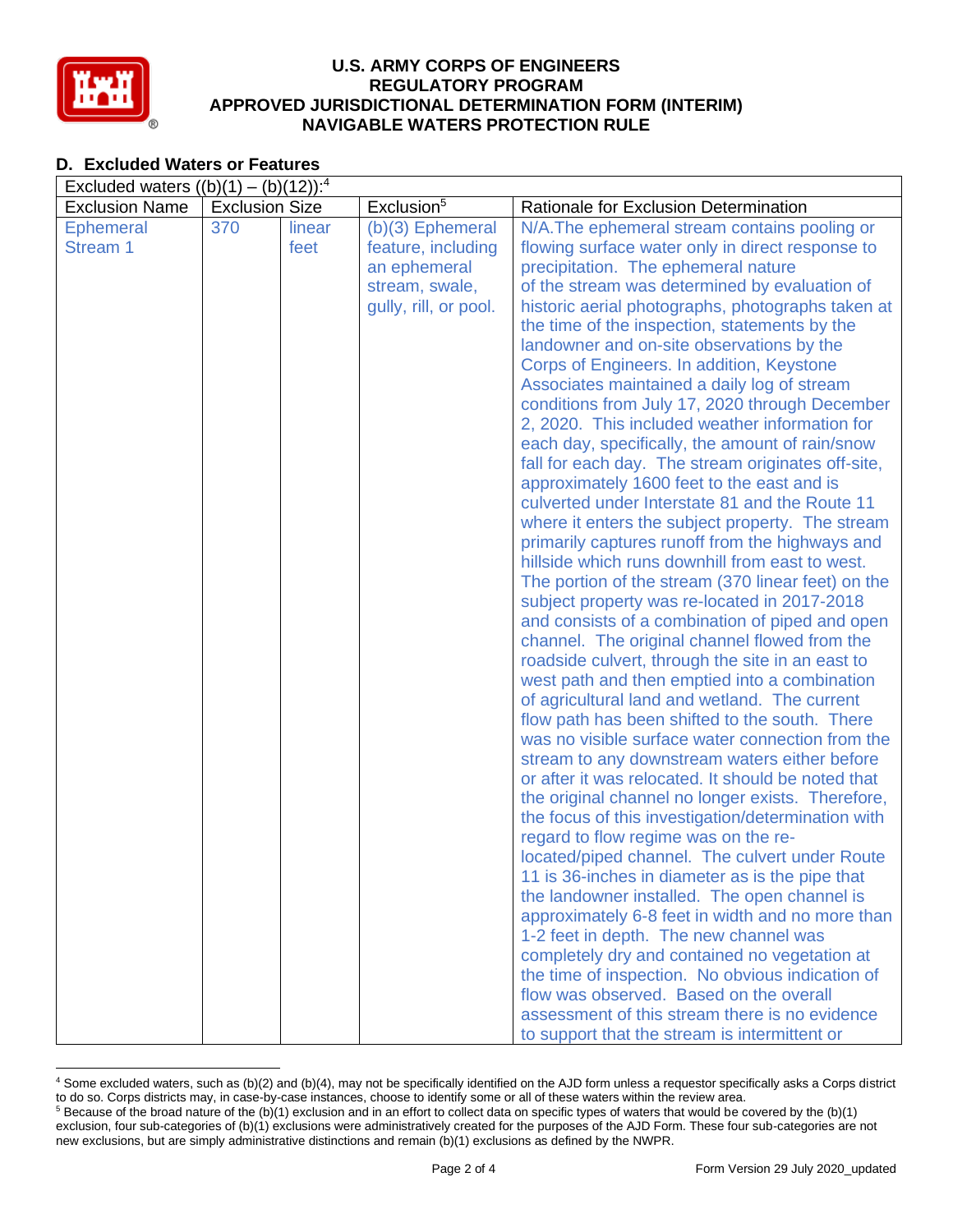

| Excluded waters $((b)(1) - (b)(12))$ : <sup>4</sup> |                  |  |                        |                                                                                                |  |  |
|-----------------------------------------------------|------------------|--|------------------------|------------------------------------------------------------------------------------------------|--|--|
| <b>Exclusion Name</b>                               | l Exclusion Size |  | Exclusion <sup>5</sup> | Rationale for Exclusion Determination                                                          |  |  |
|                                                     |                  |  |                        | perennial. Therefore, it has been determined to<br>be ephemeral and therefore excluded (b)(3). |  |  |

## **III. SUPPORTING INFORMATION**

- **A. Select/enter all resources** that were used to aid in this determination and attach data/maps to this document and/or references/citations in the administrative record, as appropriate.
	- $\boxtimes$  Information submitted by, or on behalf of, the applicant/consultant: Flow and Precipitation Analysis December 11, 2020

This information is sufficient for purposes of this AJD. Rationale: N/A

 $\Box$  Data sheets prepared by the Corps: Title(s) and/or date(s).

☒ Photographs: Aerial: Google Earth Pro; 10/2/2017, 5/13/2015, 10/5/2011, 3/31/2006, 3/27/1995 and photos taken on 6/25/2019

- $\boxtimes$  Corps site visit(s) conducted on: July 9, 2019
- $\Box$  Previous Jurisdictional Determinations (AJDs or PJDs): ORM Number(s) and date(s).
- ☒ Antecedent Precipitation Tool: *provide detailed discussion in Section III.B*.
- ☒ USDA NRCS Soil Survey: USDA NRCS Web Soil Survey

https://websoilsurvey.nrcs.usda.gov/app/WebSoilSurvey.aspx accessed June 18, 2019

- ☒ USFWS NWI maps: USFWS NWI Web Mapper https://www.fws.gov/wetlands/Data/Mapper.html accessed June 18, 2019
- $\Box$  USGS topographic maps: Title(s) and/or date(s).

| Data Source (select)              | Name and/or date and other relevant information              |
|-----------------------------------|--------------------------------------------------------------|
| <b>USGS Sources</b>               | $N/A$ .                                                      |
| <b>USDA Sources</b>               | $N/A$ .                                                      |
| <b>NOAA Sources</b>               | $N/A$ .                                                      |
| CorpsMap ORM Map                  | USACE ORM Federal USGS 24K Quad Layer Accessed June 25, 2019 |
| Layers                            |                                                              |
| <b>State/Local/Tribal Sources</b> | $N/A$ .                                                      |
| <b>Other Sources</b>              | $N/A$ .                                                      |

## **Other data sources used to aid in this determination:**

### **B. Typical year assessment(s):** APT Methodology

The APT pulls precipitation data from NOAA's Daily Global Historical Climatology Network. The APT evaluates normal precipitation conditions based on the three 30-day periods preceding the observation date. For each period, a weighted condition value is assigned by determining whether the 30-day precipitation total falls within, above, or below the 70th and 30th percentiles for totals from the same date range over the preceding 30 years. The APT then makes a determination of "normal," "wetter than normal," or "drier than normal" based on the condition value sum. The APT also displays results generated via the Palmer Drought Severity Index (PDSI) and the University of Delaware WebWIMP.

An APT evaluation was run, associated with Google Earth Aerial photos for 1995, 2006, 2011, 2015, and 2017 as well